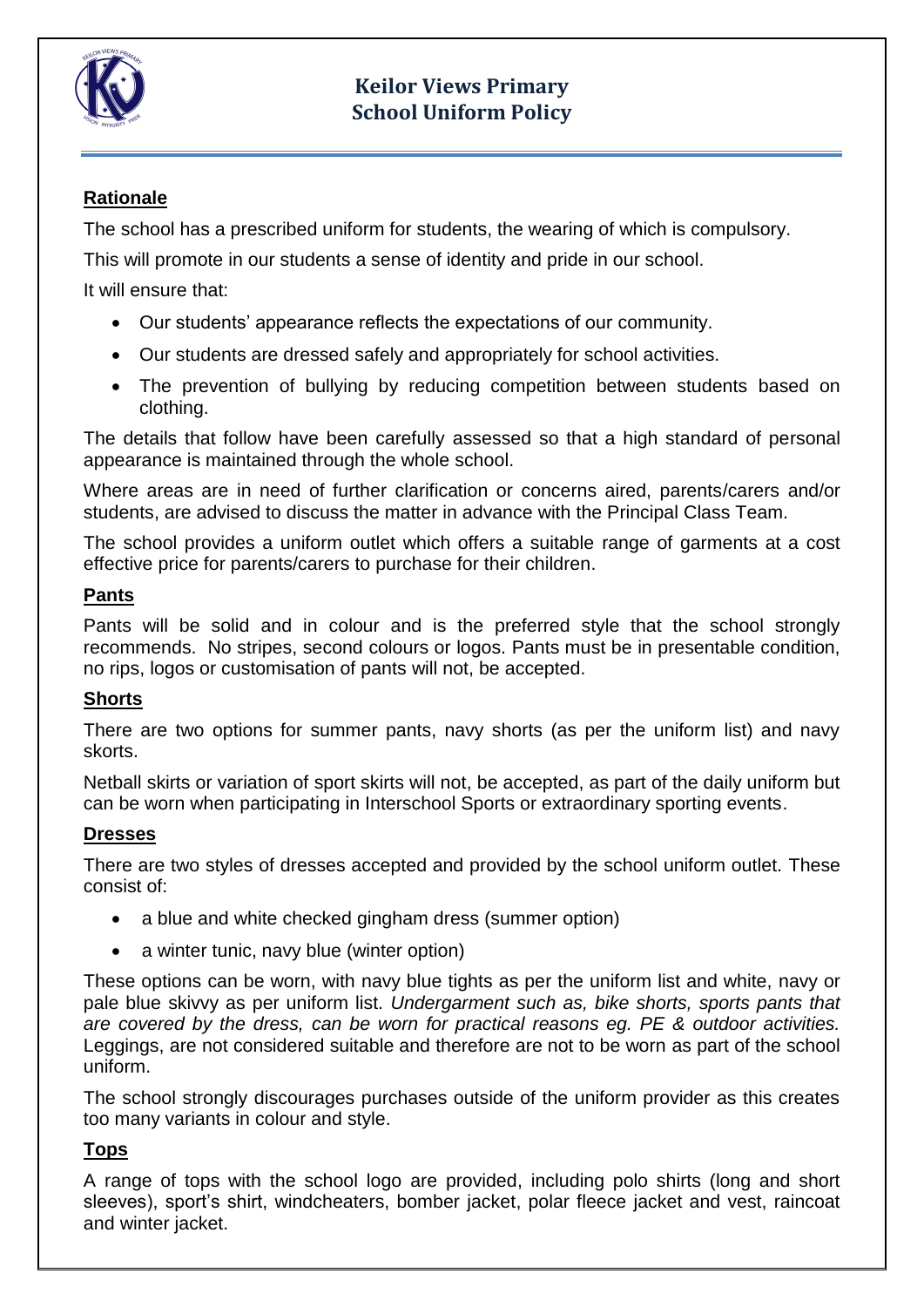

# **Keilor Views Primary School Uniform Policy**

Any student wearing a non-uniform item (excluding any parent/carer/student who has discussed the matter with the Principal Class Team) will need parental consent e.g. a note explaining why their child is not wearing the appropriate navy jacket/windcheater.

However, even with parental consent, the student must present in uniform with an appropriate jacket the following day.

#### **Hats**

The broad brimmed bucket hat and safety slouch hat are the ONLY hats accepted at the school. This is in line with our Sunsmart policy.

Hats MUST be worn Terms 1 and 4 and during the month of September, in line with the Cancer Councils Policy, 5 things to remember in September.

In the cooler months of Terms 2 and 3, students wearing a 'warm winter' hat must wear a navy beanie without logos or customised printing or design.

#### **Socks**

White socks are preferred. Navy blue or black socks are also permitted.

#### **Shoes**

Shoes must be practical, enclosed and appropriate for daily physical activity. The school requires students to be in black school shoes (Clarks or similar) OR runners. See unsafe items for more detail.

#### **Accessories**

Wearing of jewellery other than wristwatches and earrings is not recommended.

The school recommends that necklaces are tucked into clothing for safety reasons and not be overtly large or offensive.

No brightly coloured, T-shirts, footless tights or accessories are to be worn under school uniform.

#### **Earrings**

Earrings should be either studs or small sleepers for safety reasons. The wearing of dangling or large earrings that could cause injury is not permitted.

#### **Hair**

Shoulder length or longer should be tied up or clipped back with either navy, white or pale blue ribbons, headbands or clips.

#### **Makeup**

Makeup of any type and coloured nail polish are not to be worn.

#### **Casual Dress Days**

Where a casual day is approved by the school, students are asked to follow the safety issues addressed as part of the dress code and parents/carers are asked to send their child to school in practical clothes that reflect the principles of this dress code e.g. singlet tops are unacceptable – Sunsmart Policy.